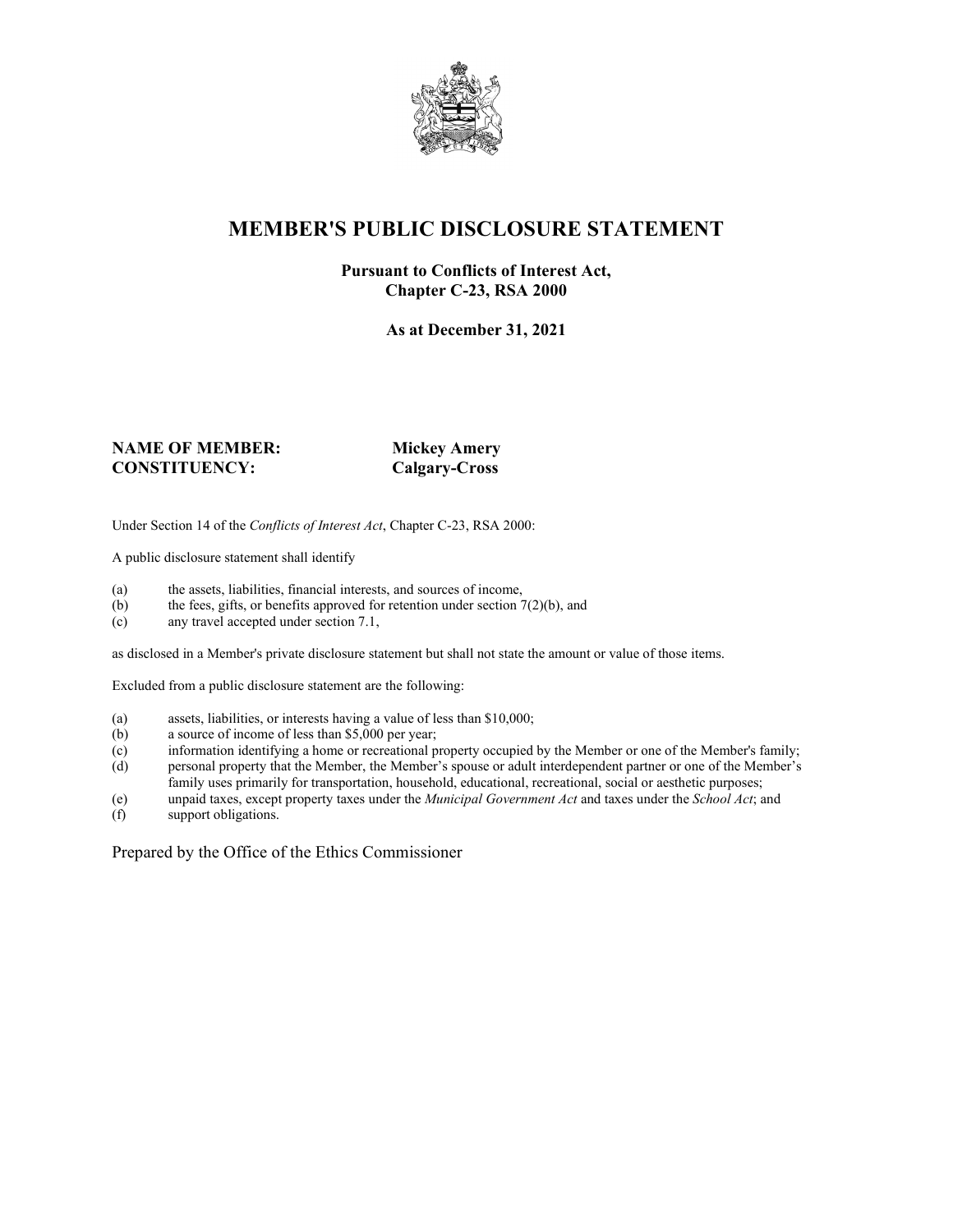# **FORM 1: MEMBER (Mickey Amery)**

| <b>INCOME</b>                                                                                   |                                               |  |
|-------------------------------------------------------------------------------------------------|-----------------------------------------------|--|
| <b>Source</b>                                                                                   | <b>Nature of Income</b>                       |  |
| <b>Province of Alberta</b>                                                                      | MLA Indemnity                                 |  |
| <b>Amery Property &amp; Holdings</b>                                                            | Rental Income                                 |  |
| <b>MK Amery Professional Corp</b>                                                               | Dividends                                     |  |
| <b>ASSETS</b>                                                                                   |                                               |  |
| <b>Real Property</b>                                                                            | Primary Residence<br>Rental: Calgary, AB      |  |
| <b>Bank, Trust Company or Other Financial</b><br><b>Institution</b>                             | n/a                                           |  |
| <b>Publicly Traded Securities (stocks and bonds)</b><br>and Registered Retirement Savings Plans | NSC US DAQ Index Fund                         |  |
| <b>Canada Savings Bonds, Guaranteed</b><br><b>Investment Certificates</b>                       | n/a                                           |  |
| <b>Mutual Funds</b>                                                                             | n/a                                           |  |
| <b>Annuities and Life Insurance Policies</b>                                                    | <b>Industrial Alliance</b>                    |  |
| <b>Pension Rights</b>                                                                           | n/a                                           |  |
| <b>Other Assets</b>                                                                             | n/a                                           |  |
| <b>Gifts and Personal Benefits</b>                                                              | n/a                                           |  |
| <b>Travel on Non-commercial Aircraft</b>                                                        | n/a                                           |  |
| <b>LIABILITIES</b>                                                                              |                                               |  |
| <b>Mortgages</b>                                                                                | Bank of Nova Scotia, First National Financial |  |
| <b>Loans or Lines of Credit</b>                                                                 | <b>Bank of Montreal</b>                       |  |
| <b>Guarantees</b>                                                                               | n/a                                           |  |
| Other                                                                                           | n/a                                           |  |
| <b>FINANCIAL INTERESTS</b>                                                                      |                                               |  |
| M.K. Amery Professional Corp.                                                                   |                                               |  |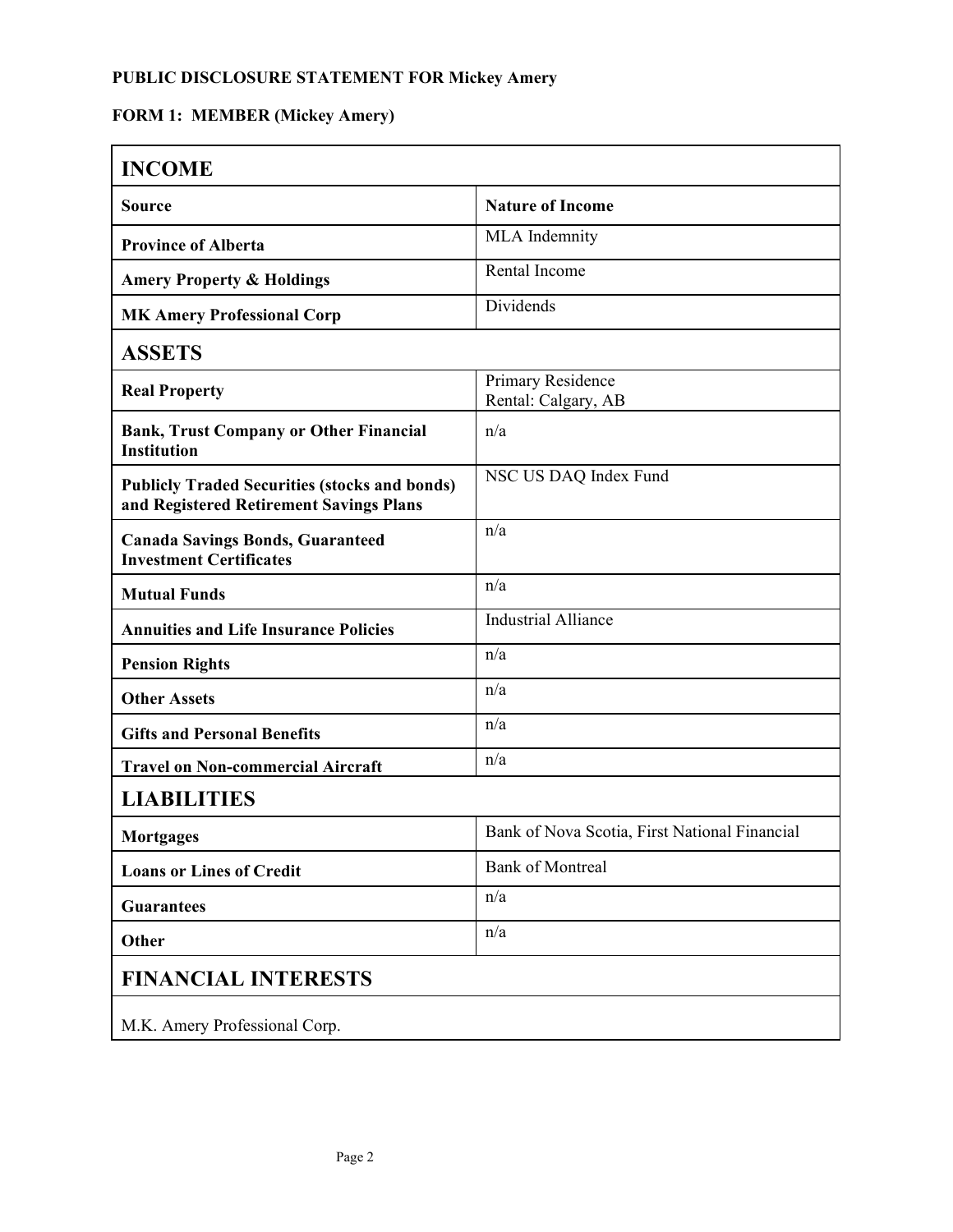# **FORM 2: MEMBER'S SPOUSE/ADULT INTERDEPENDENT PARTNER (Hiba Amery)**

| <b>INCOME</b>                                                                                   |                                                             |  |
|-------------------------------------------------------------------------------------------------|-------------------------------------------------------------|--|
| Source                                                                                          | <b>Nature of Income</b>                                     |  |
| Company                                                                                         | Employment Income                                           |  |
| <b>Rental Property</b>                                                                          | Rental Income                                               |  |
| <b>ASSETS</b>                                                                                   |                                                             |  |
| <b>Real Property</b>                                                                            | Primary Residence: Joint with Spouse<br>Rental: Calgary, AB |  |
| <b>Bank, Trust Company or Other Financial</b><br><b>Institution</b>                             | n/a                                                         |  |
| <b>Publicly Traded Securities (stocks and bonds)</b><br>and Registered Retirement Savings Plans | n/a                                                         |  |
| <b>Canada Savings Bonds, Guaranteed</b><br><b>Investment Certificates</b>                       | n/a                                                         |  |
| <b>Mutual Funds</b>                                                                             | n/a                                                         |  |
| <b>Annuities and Life Insurance Policies</b>                                                    | <b>Industrial Alliance</b>                                  |  |
| <b>Pension Rights</b>                                                                           | n/a                                                         |  |
| <b>Other Assets</b>                                                                             | n/a                                                         |  |
| <b>Gifts and Personal Benefits</b>                                                              | n/a                                                         |  |
| <b>LIABILITIES</b>                                                                              |                                                             |  |
| <b>Mortgages</b>                                                                                | Joint with Spouse, MCAP Financial                           |  |
| <b>Loans or Lines of Credit</b>                                                                 | n/a                                                         |  |
| <b>Guarantees</b>                                                                               | n/a                                                         |  |
| Other                                                                                           | n/a                                                         |  |
| <b>FINANCIAL INTERESTS</b>                                                                      |                                                             |  |
| n/a                                                                                             |                                                             |  |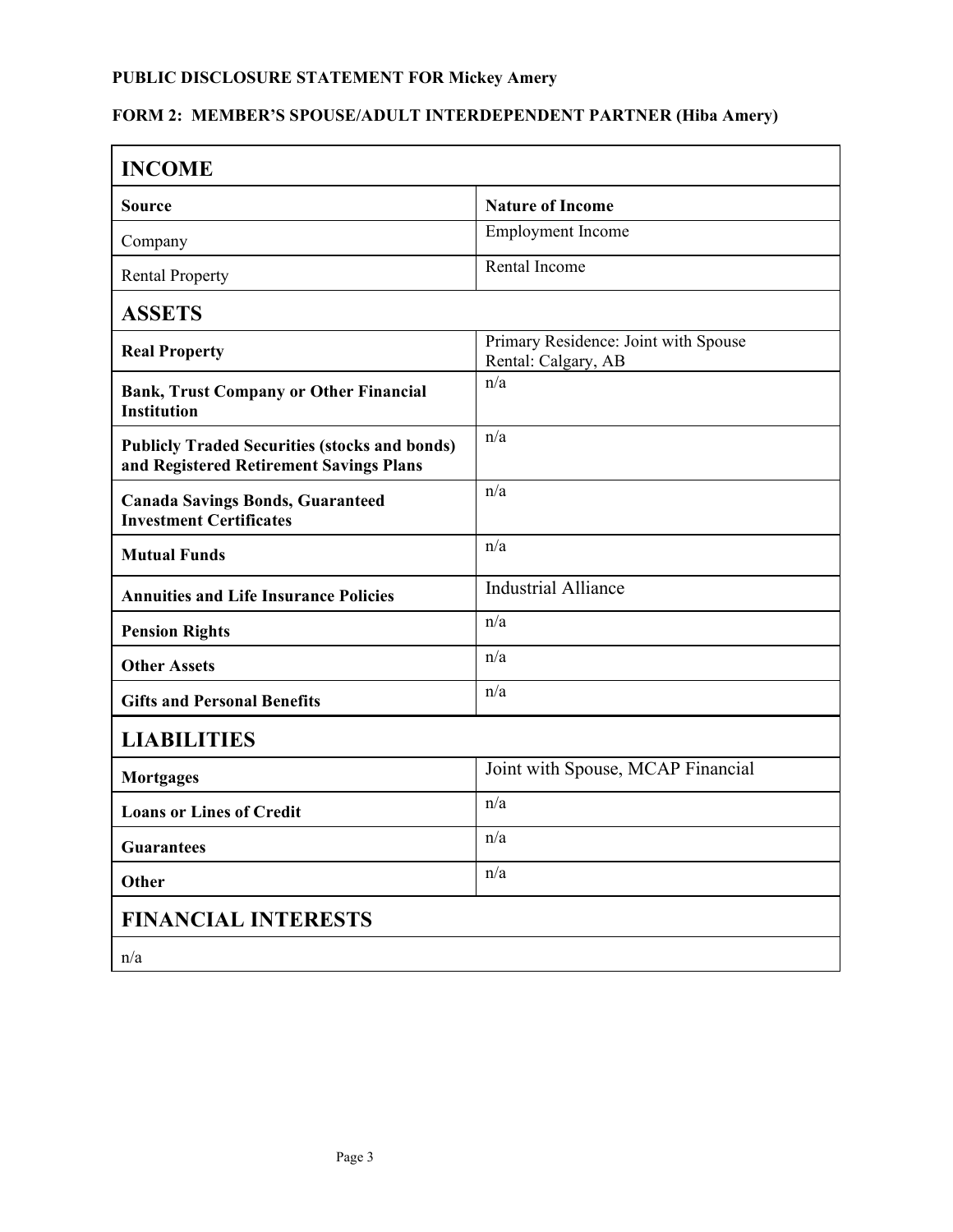# FORM 3: MEMBER'S MINOR CHILDREN (No. of Minor Children: 3)

| <b>INCOME</b>                                                                  |                         |  |
|--------------------------------------------------------------------------------|-------------------------|--|
| <b>Source</b>                                                                  | <b>Nature of Income</b> |  |
| n/a                                                                            | n/a                     |  |
| <b>ASSETS</b>                                                                  |                         |  |
| <b>Real Property</b>                                                           | n/a                     |  |
| <b>Bank, Trust Company or Other Financial</b><br><b>Institution</b>            | n/a                     |  |
| <b>Registered Education Savings Plan</b>                                       | <b>RESPs</b>            |  |
| <b>Canada Savings Bonds and Investments</b><br><b>Guaranteed by Government</b> | n/a                     |  |
| <b>Mutual Funds</b>                                                            | n/a                     |  |
| <b>Guaranteed Investment Certificates and</b><br><b>Similar Instruments</b>    | n/a                     |  |
| <b>Annuities and Life Insurance Policies</b>                                   | Equitable Life          |  |
| <b>Pension Rights</b>                                                          | n/a                     |  |
| <b>Other Assets</b>                                                            | n/a                     |  |
| <b>LIABILITIES</b>                                                             |                         |  |
| <b>Mortgages</b>                                                               | n/a                     |  |
| <b>Loans or Lines of Credit</b>                                                | n/a                     |  |
| <b>FINANCIAL INTERESTS</b>                                                     |                         |  |
| n/a                                                                            |                         |  |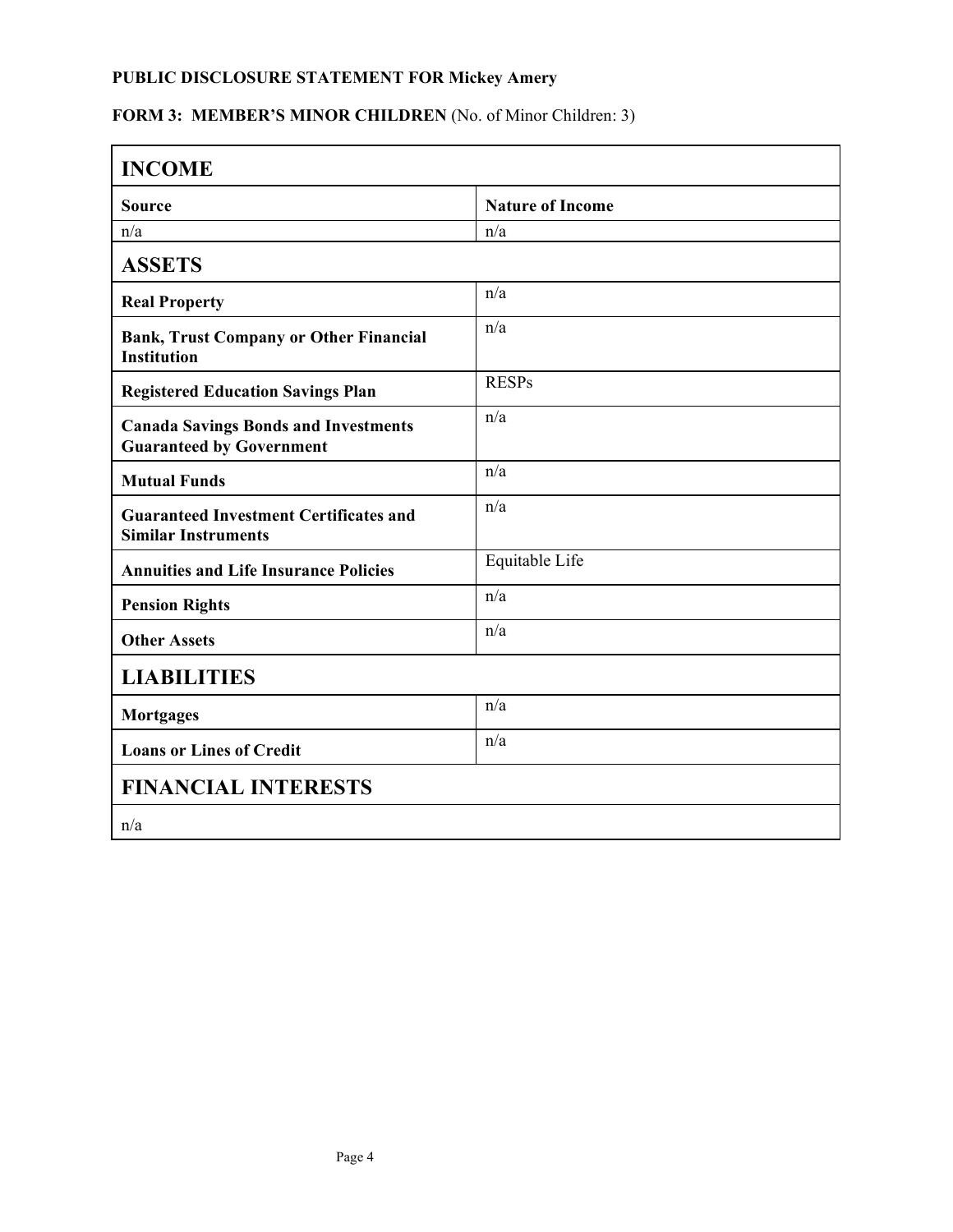# **FORM 4: PRIVATE CORPORATIONS (M.K Amery Professional Corp.)**

| <b>INCOME</b>                                                                                   |                                     |  |
|-------------------------------------------------------------------------------------------------|-------------------------------------|--|
| <b>Source</b>                                                                                   | <b>Nature of Income</b>             |  |
| Professional Services                                                                           | Client Services                     |  |
| <b>ASSETS</b>                                                                                   |                                     |  |
| <b>Real Property</b>                                                                            | Rental Properties: 3 in Calgary, AB |  |
| <b>Bank, Trust Company or Other Financial</b><br><b>Institution</b>                             | n/a                                 |  |
| <b>Publicly Traded Securities (stocks and bonds)</b><br>and Registered Retirement Savings Plans | n/a                                 |  |
| <b>Canada Savings Bonds, Guaranteed</b><br><b>Investment Certificates</b>                       | n/a                                 |  |
| <b>Mutual Funds</b>                                                                             | n/a                                 |  |
| <b>Annuities and Life Insurance Policies</b>                                                    | n/a                                 |  |
| <b>Pension Rights</b>                                                                           | n/a                                 |  |
| <b>Other Assets</b>                                                                             | <b>Equipment and Furnishings</b>    |  |
| <b>LIABILITIES</b>                                                                              |                                     |  |
| <b>Mortgages</b>                                                                                | n/a                                 |  |
| <b>Loans or Lines of Credit</b>                                                                 | CEBA loan                           |  |
| <b>Guarantees</b>                                                                               | n/a                                 |  |
| Other                                                                                           | n/a                                 |  |
| <b>FINANCIAL INTERESTS</b>                                                                      |                                     |  |
| n/a                                                                                             |                                     |  |